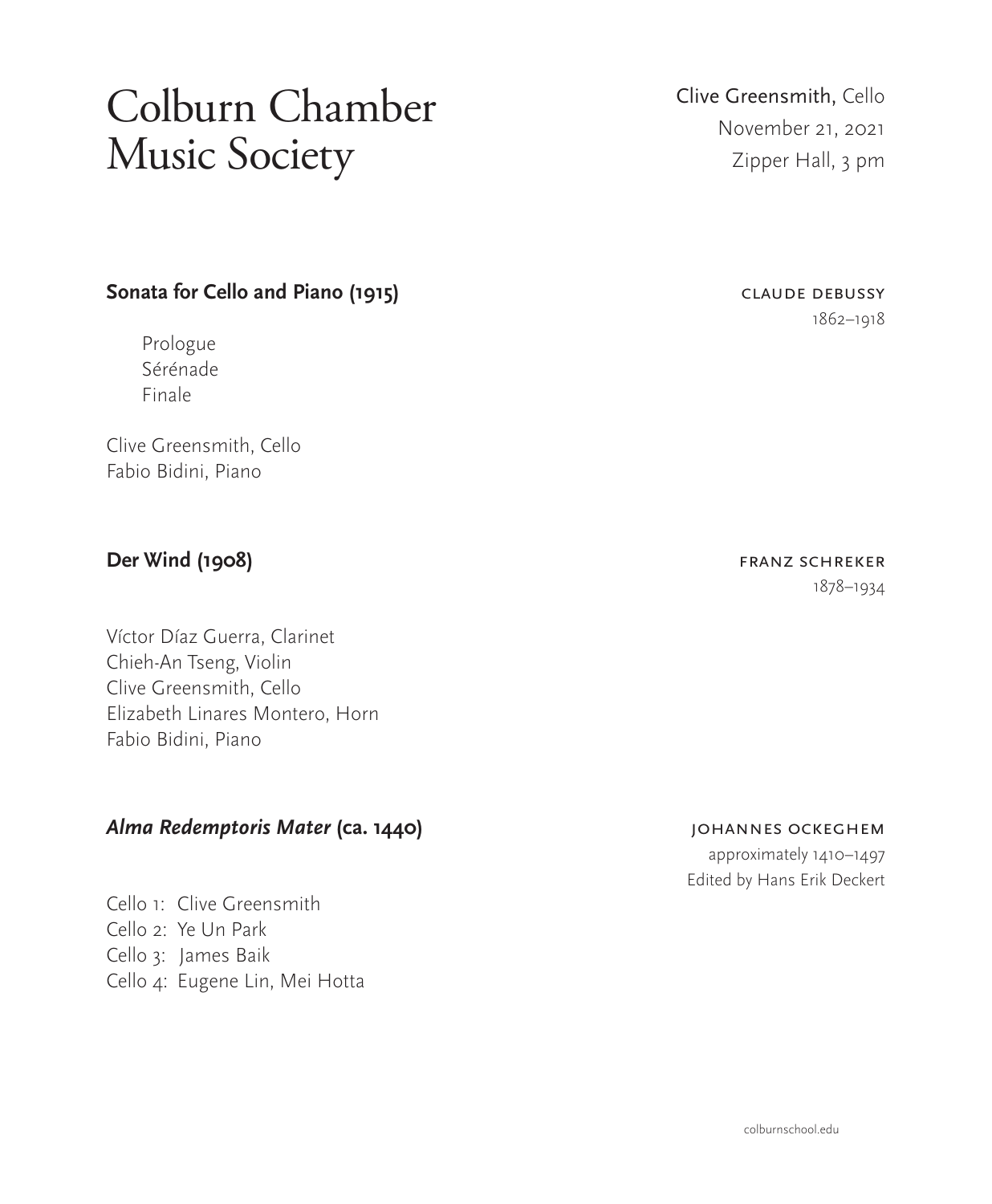#### *Anima dolorosa che vivendo* **from "Madrigals, Book 4" (1603)** claudio monteverdi

1567–1643 Arranged by Charles Jacot

Cello 1: Clive Greensmith Cello 2: Ye Un Park Cello 3: James Baik Cello 4: Eugene Lin Cello 5: Mei Hotta

#### *Fratres* **for 12 Cellos (1983) arrows are all the set of the set of the set of the set of the set of the set of the set of the set of the set of the set of the set of the set of the set of the set of the set of the set**

Cello 1: Clive Greensmith, Nathan Mo, Shengyu Meng Cello 2: Mingchen Ma, Sanga Yang, Hyeri Jo Cello 3: Yejin Hong, James Baik, Eugene Lin Cello 4: Ye Un Park, Mei Hotta, Tianlu (Jerry) Xu

Intermission

#### *Ein Stelldichein (1905)* **arnold schoenberg**

1874–1951

Anqi Zhou, Oboe Ángel Martín, Clarinet Katia Tesarczyk, Violin Clive Greensmith, Cello Fabio Bidini, Piano

# b. 1935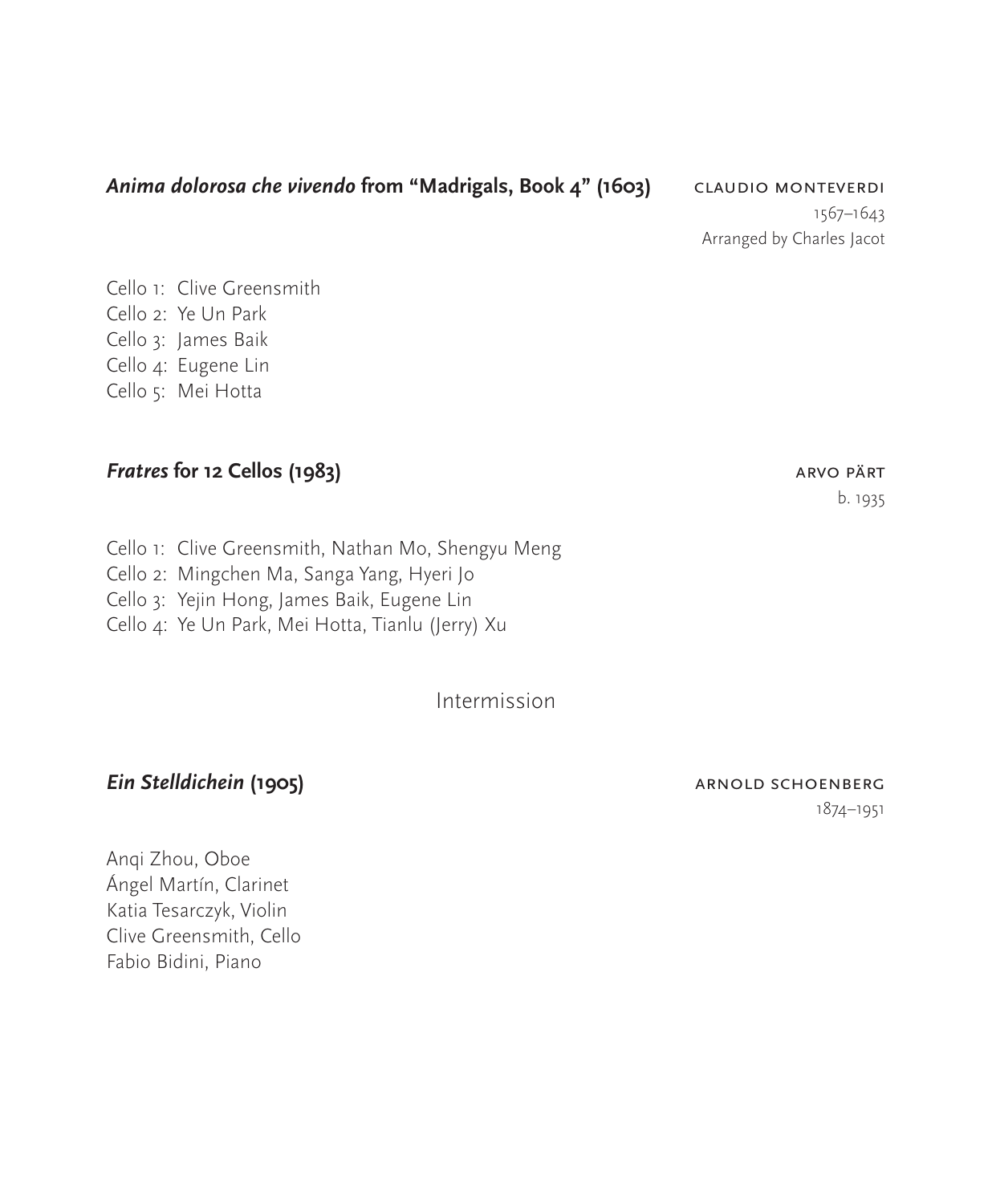### **Trio for Piano, Violin, and Cello No. 2 JOHANNES BRAHMS in C Major, Op. 87 (1880-82)** 1833–1897

Allegro moderato Andante con moto Scherzo Finale

Wenqi Ke, Violin Clive Greensmith, Cello Fabio Bidini, Piano

Clive Greensmith has the honor of playing on a Mario Miralles cello generously commissioned by Terri and Jerry Kohl. Today is the inaugural performance of this special instrument.

The Colburn Chamber Music Society series is generously supported by Carol and Warner Henry.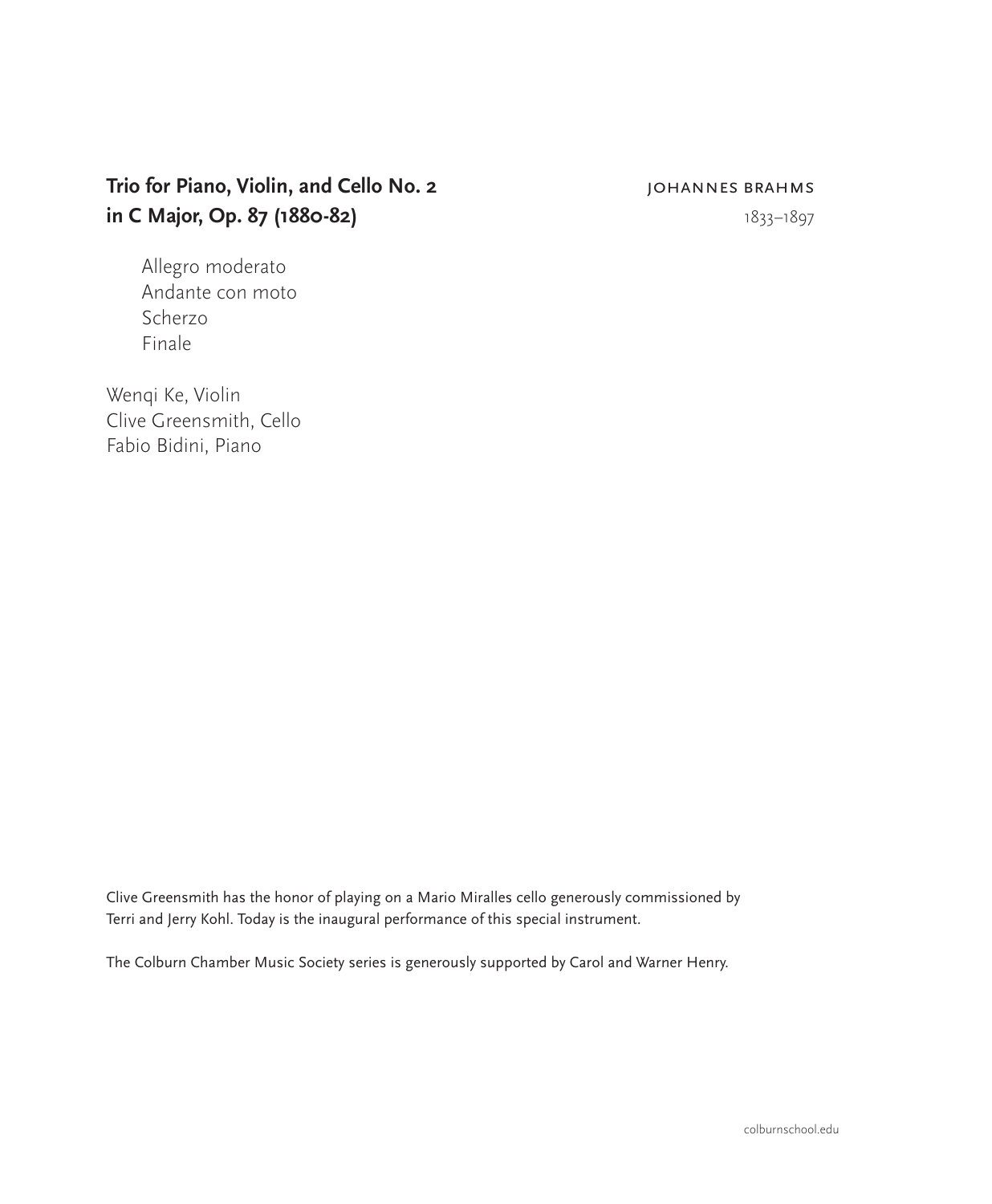## **Featured Artists**

## Clive Greensmith, Cello

From 1999 until its final season in 2013, Mr. Greensmith was a member of the world-renowned Tokyo String Quartet, giving over one hundred performances each year in the most prestigious international venues, including New York's Carnegie Hall, Sydney Opera House, London's South Bank, Paris Chatelet, Berlin Philharmonie, Vienna Musikverein, and Suntory Hall in Tokyo. He has collaborated with international artists such as Andras Schiff, Pinchas Zukerman, Leon Fleisher, Lynn Harrell, Dmitry Sitkovetsky, Alicia de Larrocha, and Emmanuel Ax.



Mr. Greensmith has given guest performances at prominent festivals worldwide. In North America, he has performed at the Marlboro Music Festival, Music@Menlo, La Jolla SummerFest, Santa Fe Chamber Music Festival, Cleveland Chamber Fest, and the Ravinia Festival and is a regular guest of the Chamber Music Society of Lincoln Center. He is currently the Artistic Director of the Nevada Chamber Music Festival. Internationally, Mr. Greensmith has appeared at the Salzburg Festival in Austria, Edinburgh Festival in Scotland, Pacific Music Festival in Japan, and the Hong Kong Arts Festival. As a soloist, he has performed with the London Symphony Orchestra, Royal Philharmonic Orchestra, Seoul Philharmonic, and the RAI Orchestra of Rome, among others.

During a career spanning over twenty-five years, Mr. Greensmith has built up a catalogue of landmark recordings. Most notable are the Complete Beethoven String Quartet Cycle for Harmonia Mundi with the Tokyo String Quartet, Mozart's 'Prussian' Quartets with the Tokyo String Quartet, Brahms Cello Sonatas with Boris Berman for Biddulph Recordings, and Clarinet Trios by Beethoven and Brahms with Jon Nakamatsu and Jon Manasse for Harmonia Mundi.

Deeply committed to the mentoring and development of young musicians, Clive has enjoyed a long and distinguished teaching career. In addition to his fifteen-year residency with the Tokyo String Quartet at Yale University, Mr. Greensmith has served as a faculty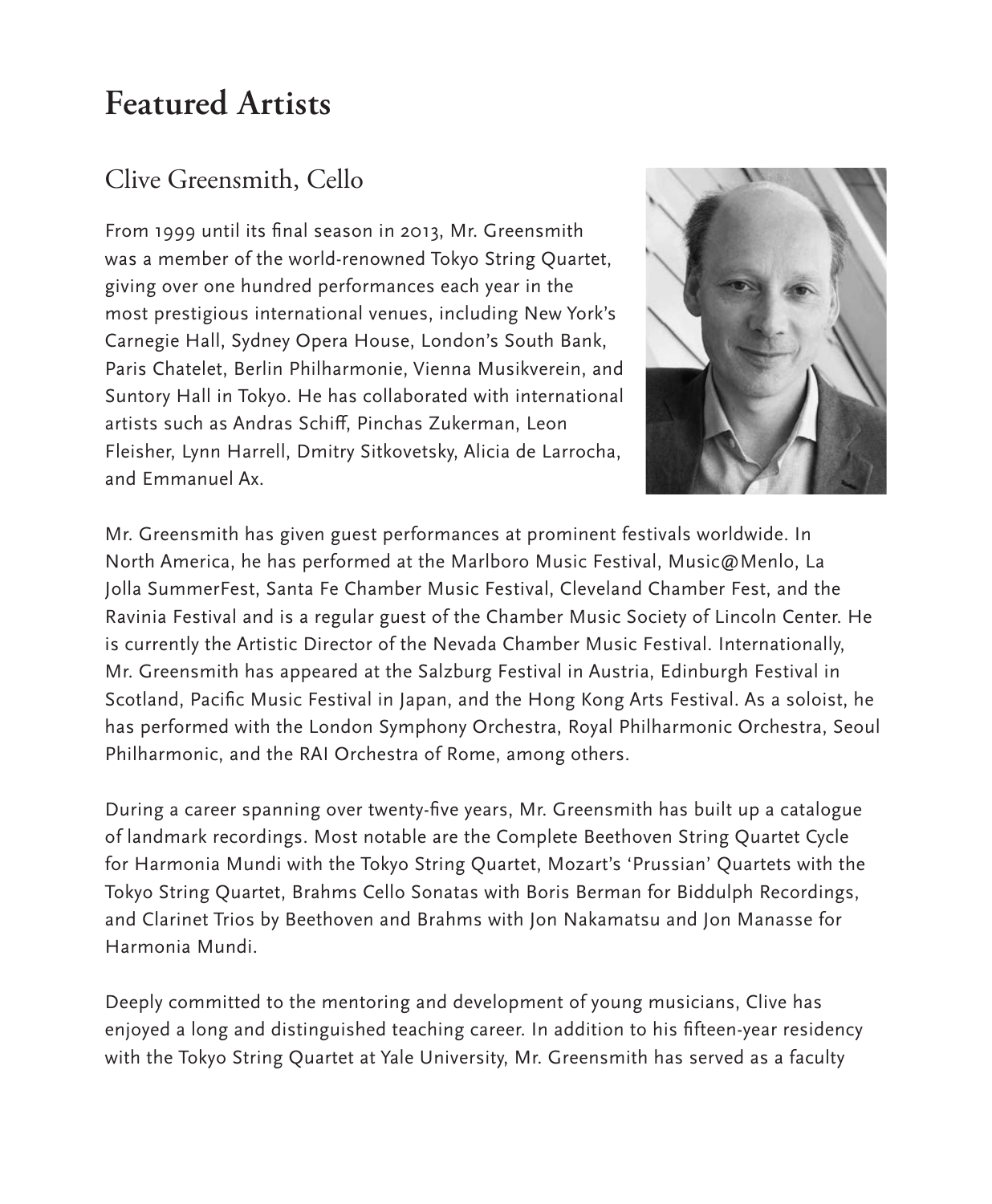member at the Yehudi Menuhin School and Royal Northern College of Music in England, the San Francisco Conservatory of Music, and the Manhattan School of Music. In 2018, he was appointed Professor of Cello at the Colburn School of Performing Arts and is Professor of Chamber Music at the Accademia Musicale Chigiana in Siena. Students of Mr. Greensmith have gone on to secure major positions in orchestras throughout the world and have won a number of prestigious awards.

Formerly the principal cellist of London's Royal Philharmonic Orchestra, Mr. Greensmith is a founding member of the Montrose Trio with pianist Jon Kimura Parker and violinist Martin Beaver.

## Fabio Bidini, Piano

Fabio Bidini is recognized as one of today's most important pianists and pedagogues. Bernard Holland of the New York Times stated, "He is capable of an admirable simplicity… truly touching." At the age of five he was given his first piano lessons, and a half year later, he had his first public performance. In the following years, he won 11 of the most important Italian piano competitions, including always the Audience Prize as well as all the special prizes.

Mr. Bidini's outstanding piano playing combines technical wizardry with poetic lyricism. His fascinating culture of the



attack of the keyboard brought him to have his London debut in the Barbican Center with the London Symphony Orchestra under the baton of Michael Tilson Thomas in the presence of Sir Georg Solti. Shortly after, he performed at the United Nation as a soloist with the BBC Orchestra Wales and had his highly acclaimed North American debut with the Atlanta Symphony Orchestra under Yoel Levi.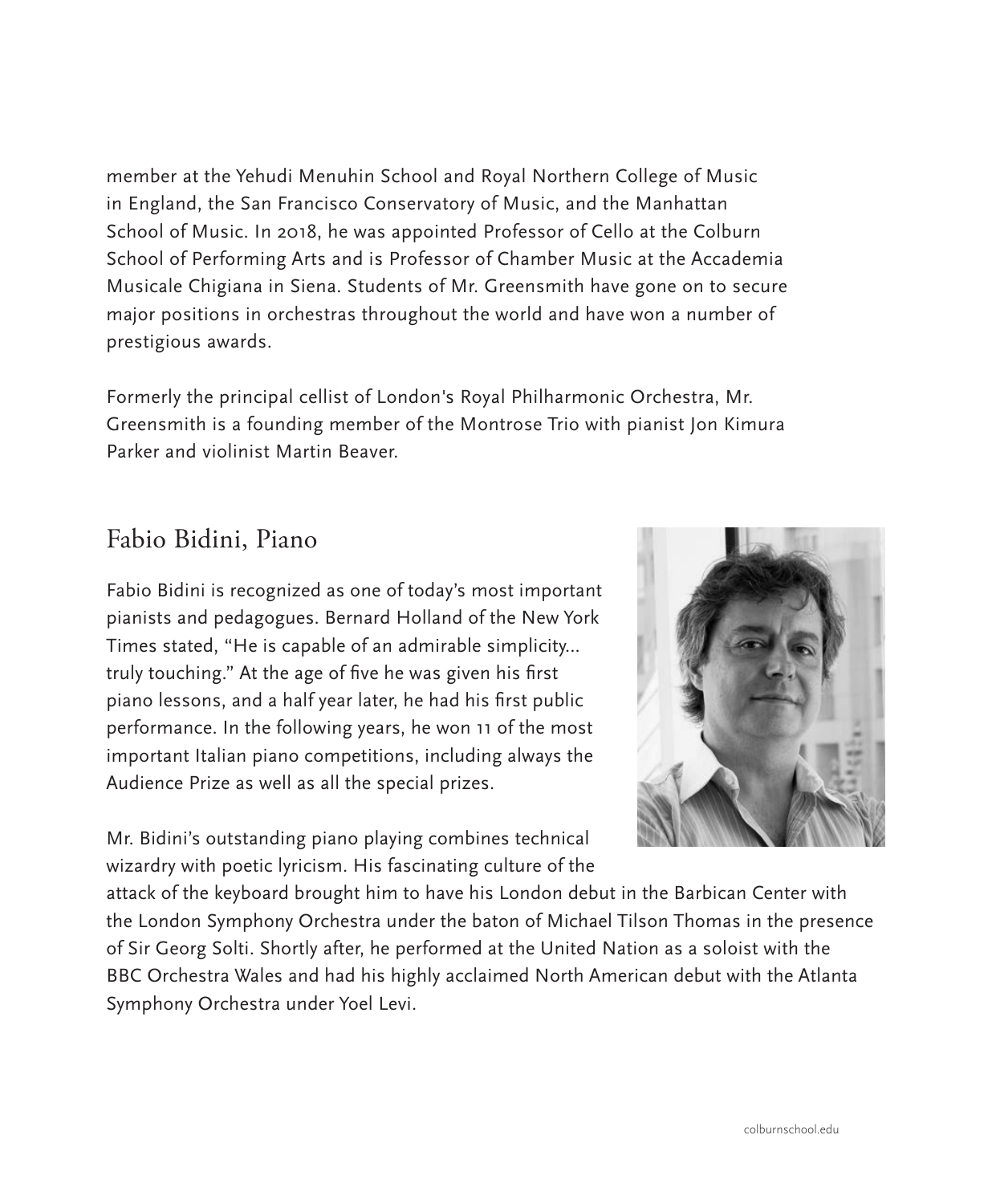Since then Fabio Bidini has been a frequent guest of the most prominent orchestras worldwide including the San Francisco Symphony, Dallas Symphony, Budapest Festival Orchestra, Chamber Orchestra of Philadelphia, the Philharmonia Orchestra of London, and the BBC Orchestra Wales. He has also collaborated with leading conductors of our time, including Michael Tilson Thomas, Ivan Fischer, Andrey Boreyko, Zoltán Kocsis, Eri Klas, Gianandrea Noseda, Barry Wordsworth, Yoel Levi, Pavel Kogan, Louis Lane, Tadaaki Otaka, Mathias Bamert, Jesus Lopez Cobos, JoAnn Falletta, Jerzy Maksymiuk, Max Valdes, Keri-Lynn Wilson, Michael Christie, Carlos Prieto, and Rossen Milanov.

Fabio Bidini is also in great demand as a chamber music partner. He is the pianist of the highly acclaimed ensemble Trio Solisti and has enjoyed artistic collaboration with many ensembles and artists including the American String Quartet, the Janáček Quartet, the Brodsky Quartet, the Szymanowski Quartet, the Modigliani Quartet, Zoltán Kocsis, Nikolaj Znaider, Max Rysanov, Torleif Thedéen, Wolfgang Emanuel Schmidt, Johannes Moser, Clive Greensmith, Martin Beaver, Paul Coletti, Dimitri Ashkenazy, Eva Urbanova, Nina Kotova, and Sabrina-Vivian Höpcker.

In 2015, Fabio Bidini became the first recipient of the Carol Grigor Piano Chair—a new position enabled by a \$5-million endowment gift from the Colburn School's board chairwoman Carol Colburn Grigor in Los Angeles. He is an official Steinway Artist.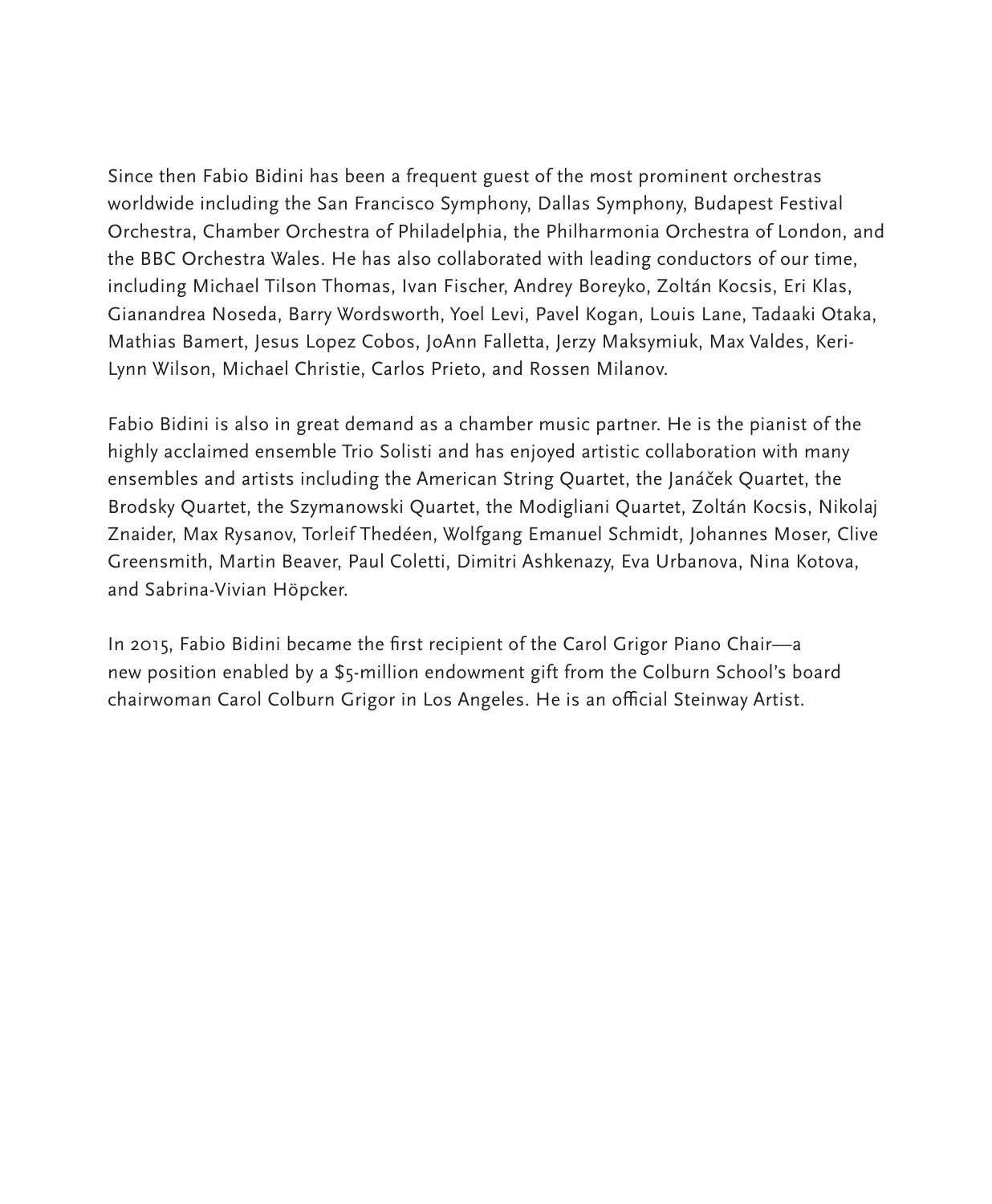# **Student Biographies**

#### **James Baik, Cello**

James Baik is a Bachelor or Music candidate at the Colburn Conservatory of Music, where he studies with Clive Greensmith. Notable achievements include the first prize award at the 2019 Irving M. Klein International Competition, the grand prize winner at the Walgreens Competition, finalist at the Stulberg and Johansen Competitions, and the winner of the 2020 Colburn Concerto Competition. As a soloist, James has been invited to give concerts by many orchestras and festivals such as the Music in the Vineyards Festival, the Peninsula Symphony, the Pasadena Symphony, and various other organizations.

#### **Víctor Díaz Guerra, Clarinet**

Born in Cáceres, Spain, Mr. Díaz Guerra is the recent third prize winner at the prestigious Carl Nielsen International Competition. He has appeared as a soloist with the Polish National Radio Symphony Orchestra, Copenhagen Philharmonic, Colburn Orchestra, and Orquesta Joven de Extremadura. Mr. Díaz Guerra has been guest clarinet with Los Angeles Philharmonic, Baltimore Symphony, and Orquesta de Extremadura, and was member of the Pacific Music Festival Orchestra in Japan. He studied with Alejandro Parejo at Cáceres Conservatory, with António Saiote at ESMAE in Porto, and with Yehuda Gilad at Colburn School, Los Angeles, where he earned the Master in Music degree and is a candidate for the Artist Diploma.

#### **Yejin Hong, Cello**

Yejin Hong is a cellist pursuing her Master of Music degree at the Colburn Conservatory of Music, where she studies with Clive Greensmith. Born in South Korea, Ms. Hong earned her bachelor's degree at New England Conservatory, where she received the full scholarship as a student of Laurence Lesser. She won several awards, including second place at the International Youth String Competition of the Tchaikovsky School of Music in Moscow and semi-finalist of the Johansen International Competition. She also has performed at Lincoln Center and Weill Recital Hall at Carnegie Hall in New York and Jordan Hall in Boston.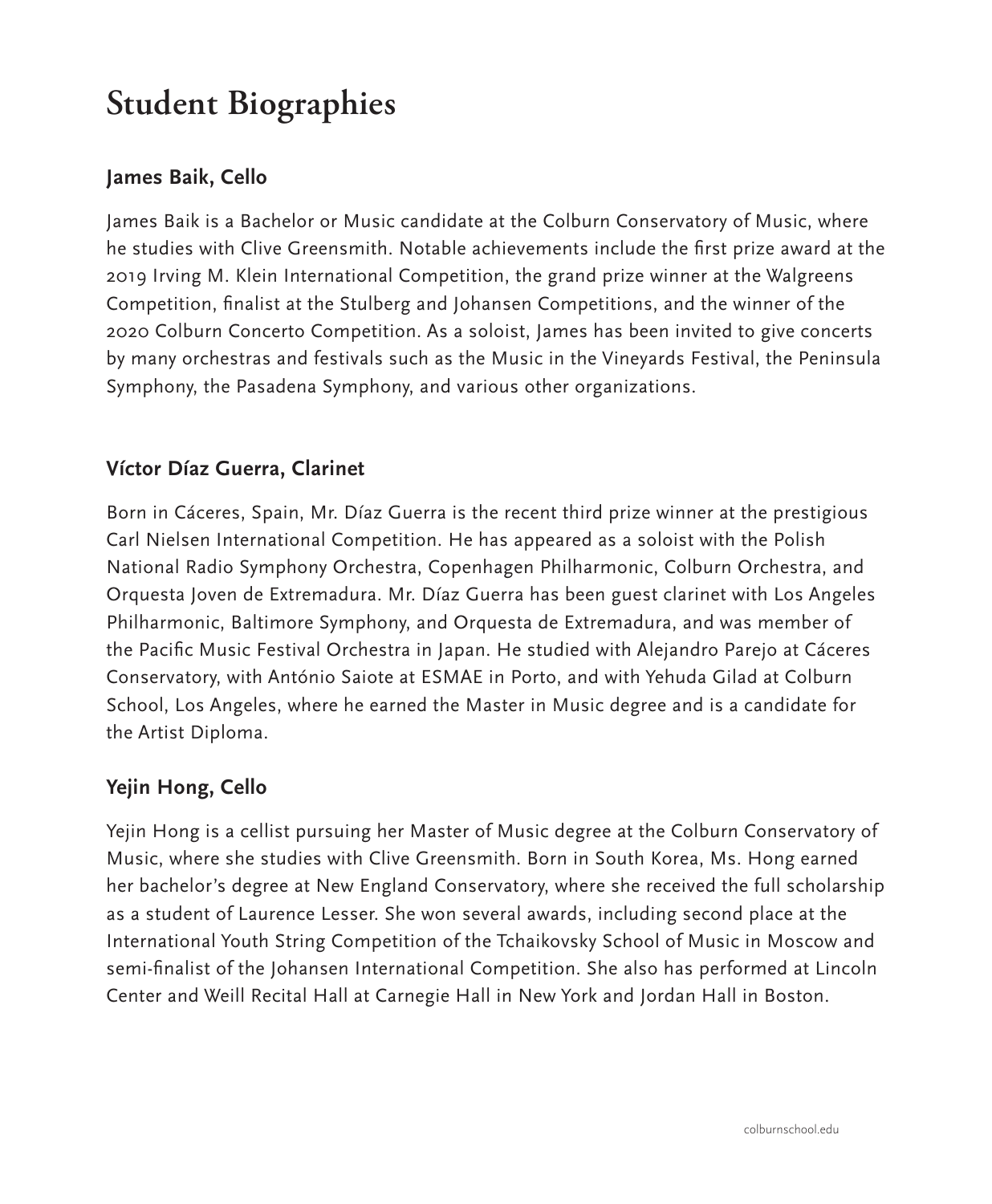#### **Mei Hotta, Cello**

Mei Hotta is a cellist pursuing her Bachelor of Music degree at the Colburn Conservatory of Music, where she studies with Clive Greensmith. Mei has been featured on NPR's From the Top multiple times, and she was the soloist in the Piatigorsky Festival's Young Artist Workshop. Mei was a two-time semi-finalist of the Stulberg International Competition and a grand prize winner of the Classics Alive Artist Competition and the Bellflower Concerto Competition. She was a New Horizons Fellowship recipient at Aspen Music Festival.

#### **Hyeri Jo, Cello**

Hyeri Jo is a cellist pursuing a Performance Diploma at the Colburn Conservatory of Music, where she studies with Clive Greensmith. Ms. Jo gave her first solo concert in Seoul, Korea in 2013. In 2015, she won the first prize at the Osaka International Competition and performed a solo recital at the Gala Concert. In 2013, she entered Yewon School, a Korean art Middle School, as the top student.

#### **Wenqi Ke, Violin**

Wenqi Ke was born in China and is pursuing her Bachelor of Music degree at the Colburn Conservatory of Music, where she studies with Robert Lipsett. She was the first prize recipient at the 2014 Hong Kong International String Competition and was awarded a scholarship from the Shanghai City Government. From 2014 to 2017, Ms. Ke appeared as a soloist with the Shanghai Chamber Orchestra, performing concerts of Vivaldi "The Four Seasons," Mozart Violin Concerto No. 5, and J.S. Bach Double Violin Concerto. She served as assistant concertmaster of the Seiji Ozawa Music Festival 2016, assistant concertmaster of the New York String Orchestra Seminar 2018, concertmaster of the Music Academy of the West in 2021, and assistant principal second violin of the American Youth Symphony.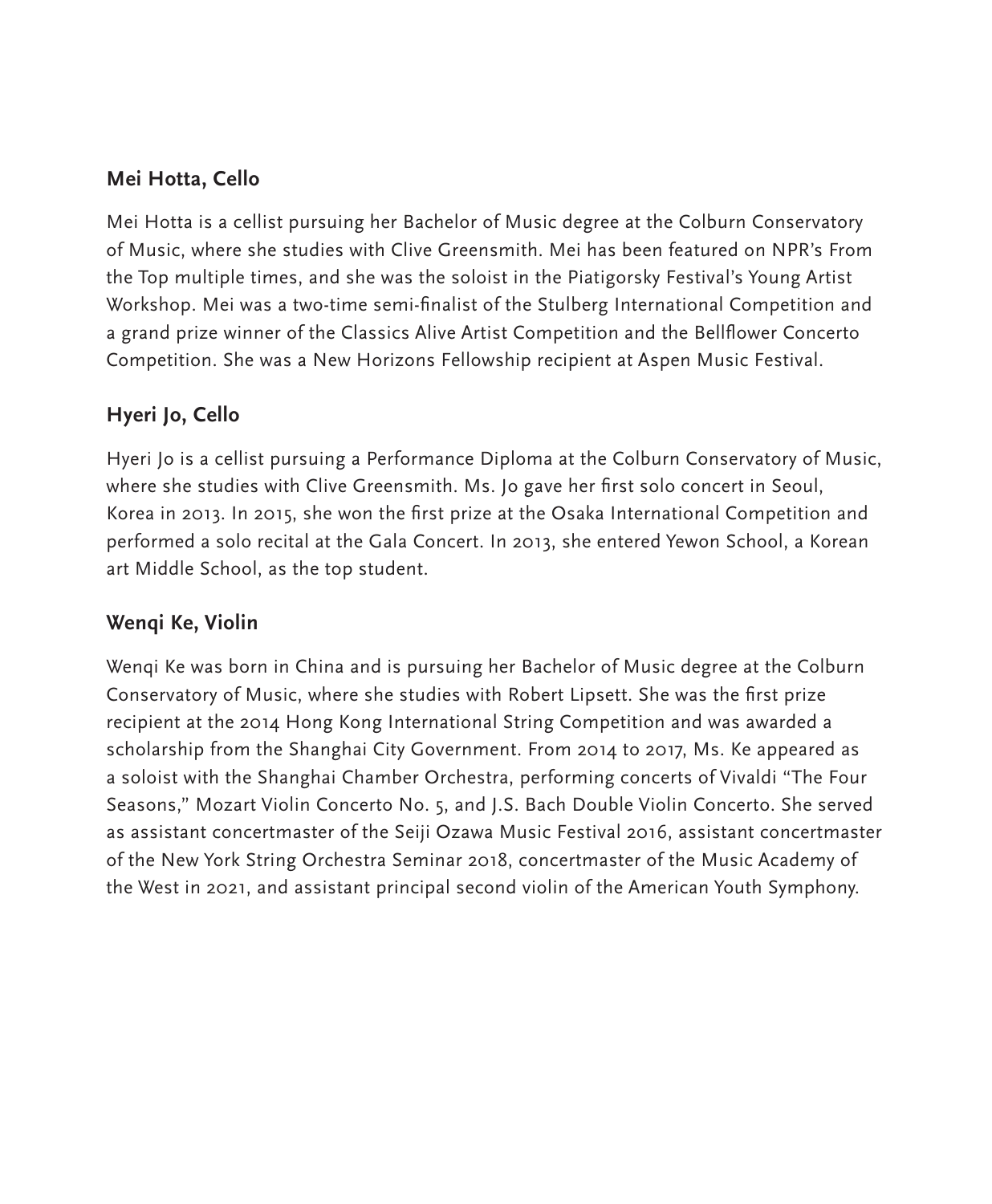#### **Eugene Lin, Cello**

Eugene Lin was born in 2001 in Taiwan. He began to study the cello at the age of nine and entered the Colburn Music Academy at the age of fifteen, where he studied with Ronald Leonard, Hans Jensen, Robert Demaine, and Clive Greensmith. He currently studies under Clive Greensmith at the Colburn Conservatory of Music. In 2019, he was selected by a competitive program organized by the NTSO and received a full scholarship at the Taipei Music Academy and Festival and Heifetz Institute of Music. Eugene was also the semi-finalist of Tchaikovsky Competition for Young Musicians, Johansen International Competition, and Geneva Competition.

#### **Elizabeth Linares Montero, Horn**

Elizabeth Linares Montero is a Venezuelan horn player pursuing her Master of Music degree at the Colburn Conservatory of Music, where she is a student of Andrew Bain. She began her studies in the El Sistema program and played in the Symphonic Youth Orchestra of Caracas. She gained more orchestral experience with ensembles, including the Simon Bolivar Symphony Orchestra, Deutsche Staatsphilarmonie Rheinland Pfalz, Badische Staatskapelle Karlsruhe, and the Los Angeles Philharmonic. She has played under the batons of Gustavo Dudamel, Sir Simon Rattle, Valery Gergiev, and Esa-Pekka Salonen. Ms. Linares earned her bachelor's degree from the University of Music Karlsruhe, where she studied with Prof. Will Sanders.

#### **Mingchen Ma, Cello**

Mingchen Ma is a cellist pursuing his Bachelor of Music degree at the Colburn Conservatory of Music, where he studies with Clive Greensmith. He has won prizes in Schoenfeld International String Competition, Cleveland String Competition, Shanghai International Chamber Music Competition, and China National Cello Competition. Mr. Ma has performed concerti with Shanghai Philharmonic Orchestra, and in 2015 made his recital debut at Shanghai Concert Hall. He performed in the orchestra tour with Seiji Ozawa in 2015 in Japan. Previously, Mr. Ma studied with Ronald Leonard and Hans Jensen at the Colburn School.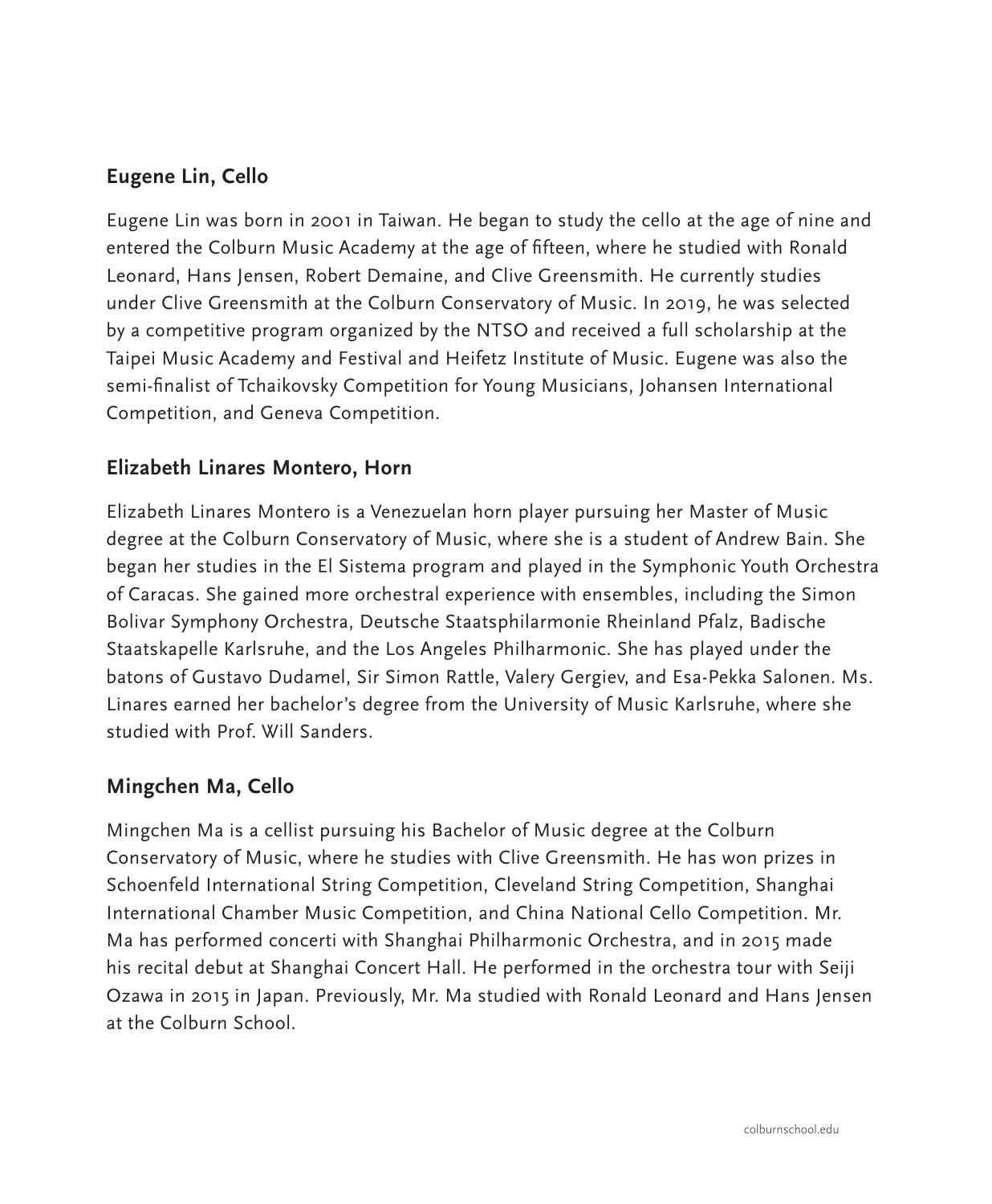## **Ángel Martín, Clarinet**

Ángel Martín is a Spanish clarinetist pursuing his Bachelor of Music degree at the Colburn Conservatory of Music, where he studies with Yehuda Gilad. He has won prizes in major national and international competitions, including the Vandoren Emerging Artist Competition and the International Clarinet Online Competition "Guy Deplus." He is a member of the European Union Youth Orchestra and the Spanish National Youth Orchestra. Previously, Mr. Martín studied with Michel Arrignon at School of Music Reina Sofia in Madrid.

#### **Shengyu Meng, Cello**

Shengyu Meng is a bachelor's degree candidate at the Colburn Conservatory of Music, where she studies with Clive Greensmith. She has won prizes in competitions, including third prize in Morningside Music Bridge, Pasadena Chamber Music Competition, and an honorable mention in the Music Center Spotlight Competition. Shengyu has participated in many festivals, including Yellow Barn Young Artists Program, Music@Menlo, and Cello Akademie Rutesheim. Ms. Meng was a performer on From the Top and received the Jack Kent Cooke Young Artist Award.

### **Nathan Mo, Cello**

Nathan Mo has performed as soloist with various orchestras, including the DuPage Symphony Orchestra, Kishwaukee Symphony Orchestra, and Oistrakh Symphony Orchestra. He has appeared at Accademia Musicale Chigiana in Siena, the Aspen Music Festival, and the Mainly Mozart Festival with the All-Star Orchestra. An avid chamber musician, Mr. Mo has also collaborated with artists such as Clive Greensmith, Martin Beaver, She-e Wu, Ted Atkatz, and Sarah Chang. Mr. Mo is a Master of Music candidate at the Colburn Conservatory of Music, where he studies with Clive Greensmith. He plays on a 2005 Mario Miralles cello on generous loan from the Maestro Foundation.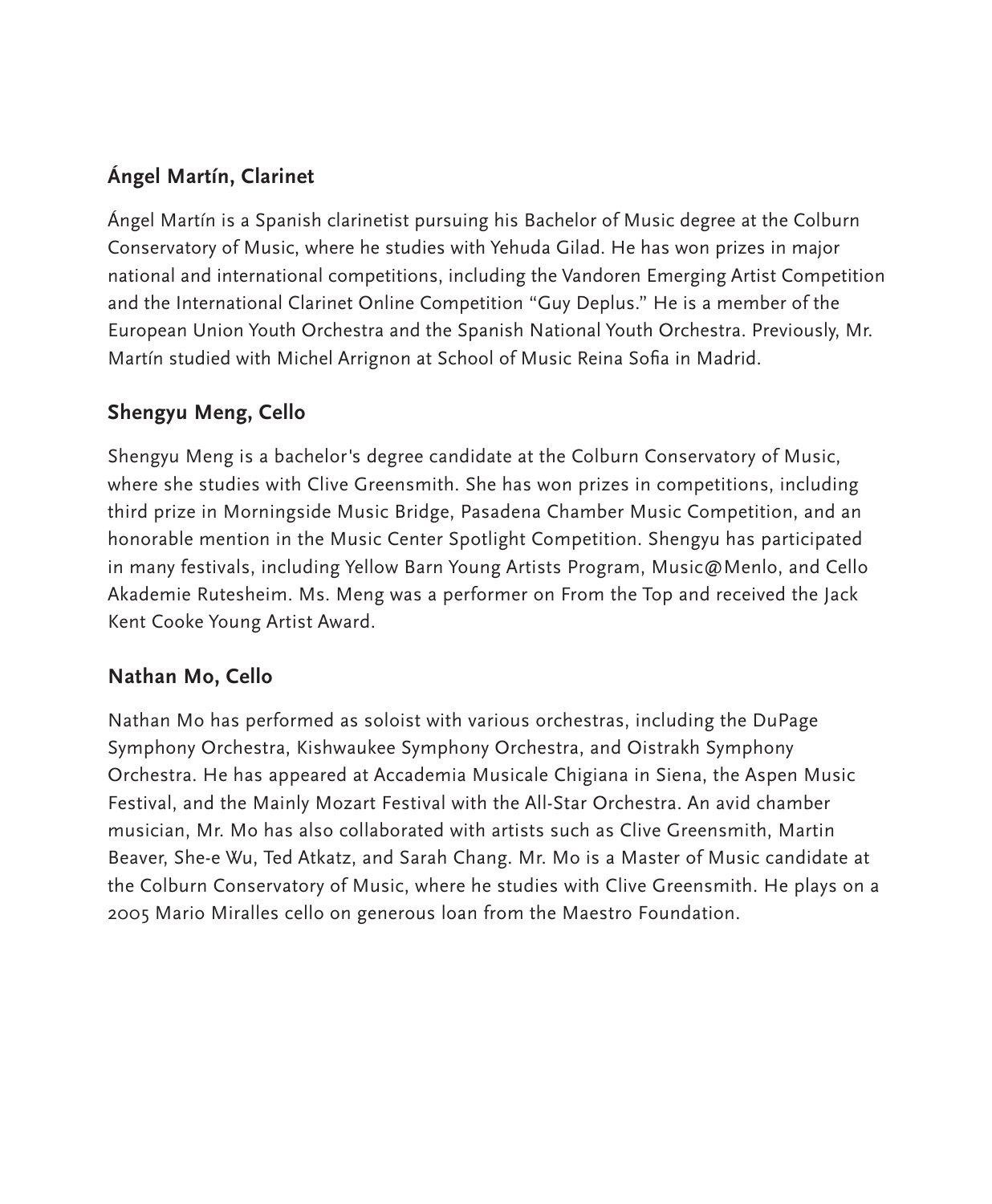### **Ye Un Park, Cello**

Ye Un Park is a cellist pursuing her Bachelor of Music degree at the Colburn Conservatory of Music, where she studies with Clive Greensmith. At the age of 12, Ms. Park made her debut through the Kumho Young Prodigy Series and released her first digital album with the T&B entertainment at the age of 14. Previously, she attended the Yewon Arts School in Korea, studying with Ji Hyun Oh.

#### **Katia Tesarczyk, Violin**

Katia Tesarczyk is a violinist pursuing her Bachelor of Music degree at the Colburn Conservatory of Music, where she studies with Martin Beaver. Previously, Ms. Tesarczyk studied with Sally O'Reilly in her home state of Minnesota. She has been a prizewinner in major competitions, including the National Sphinx Competition, MTNA Competition, and the National YoungArts Foundation. She has been a soloist with the Minnesota Sinfonia, Dakota Valley Symphony Orchestra, Bloomington Symphony Orchestra, and the Sphinx Symphony Orchestra.

### **Chieh-An Tseng, Violin**

Chieh-An Tseng is a violinist pursuing her Master of Music degree at the Colburn Conservatory of Music, where she studies with Martin Beaver. She was awarded the highest prize of the Singapore Violin Festival Competition 2020. Previously, Ms. Tseng studied with Qian Zhou at Yong Siew Toh Conservatory of Music in Singapore. She performs on a 1923 Soffitti Violin, on loan from the Chi-Mei Foundation in Taiwan.